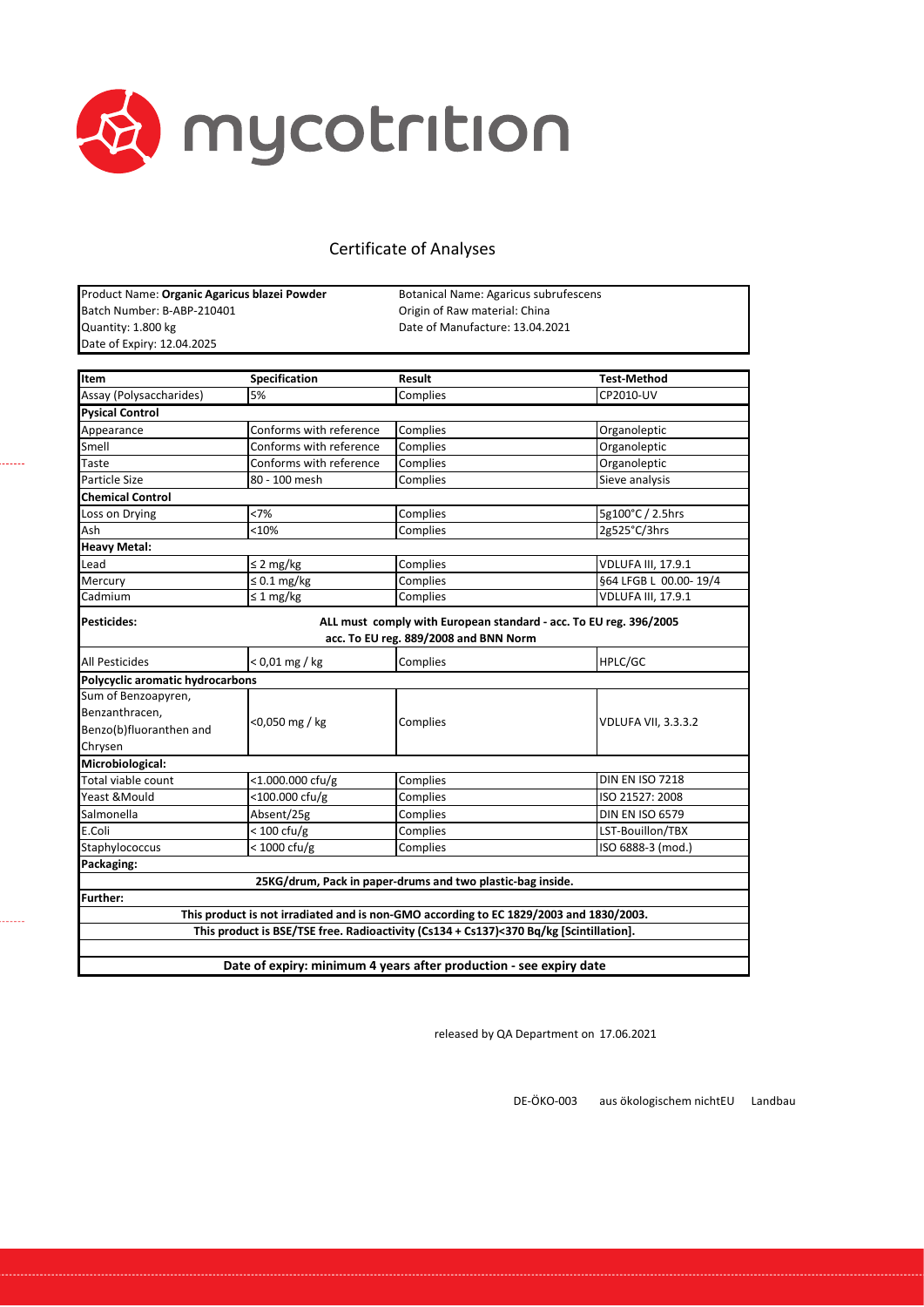

| Product Name: Cordyceps CS4 Extract |
|-------------------------------------|
| Batch Number: CSE-20031801          |
| Quantity: 1.500 kg                  |
| Date of Expiry: 17.03.2024          |

------

Botanical Name: Cordyceps sinensis Origin of raw material: China Date of Manufacture: 18.03.2020

| <b>Item</b>                      | Specification              | Result                                                                                 | <b>Test-Method</b>         |
|----------------------------------|----------------------------|----------------------------------------------------------------------------------------|----------------------------|
| Assay (Polysaccharides)          | 30% min                    | Complies                                                                               | <b>SEC PV R 0080</b>       |
| <b>Pysical Control</b>           |                            |                                                                                        |                            |
| Appearance                       | Conforms with reference    | Complies                                                                               | Organoleptic               |
| Smell                            | Conforms with reference    | Complies                                                                               | Organoleptic               |
| Taste                            | Conforms with reference    | Complies                                                                               | Organoleptic               |
| Particle Size                    | 60-72 mesh                 | Complies                                                                               | Sieve analysis             |
| <b>Chemical Control</b>          |                            |                                                                                        |                            |
| Loss on Drying                   | < 5%                       | Complies                                                                               | 5g100°C / 2.5hrs           |
| Ash                              | < 10%                      | Complies                                                                               | 2g525°C/3hrs               |
| <b>Heavy Metal:</b>              |                            |                                                                                        |                            |
| Lead                             | $\leq$ 2 mg/kg             | Complies                                                                               | <b>VDLUFA III, 17.9.1</b>  |
| Mercury                          | $\leq 0.1$ mg/kg           | Complies                                                                               | §64 LFGB L 00.00-19/4      |
| Cadmium                          | $\leq 1$ mg/kg             | Complies                                                                               | <b>VDLUFA III, 17.9.1</b>  |
| <b>Pesticides:</b>               |                            | ALL must comply with European standard - List of pesticides in: QS-COA-PESTI-1         |                            |
| Carbendazim and benomyl          |                            |                                                                                        |                            |
| (sum)                            | $< 1$ mg / kg              | Complies                                                                               | HPLC/GC                    |
| 2-phenylphenol                   | $\sqrt{6}$ ,05 mg / kg     | Complies                                                                               | HPLC/GC                    |
| Metalaxyl and metalaxyl-M        |                            |                                                                                        |                            |
| (sum)                            | < 0,05 mg / kg             | Complies                                                                               | HPLC/GC                    |
| 2,4-D (sum of 2,4-D)             | < 0,05 mg / kg             | Complies                                                                               | HPLC/GC                    |
| Acetamiprid                      | $< 0.01$ mg / kg           | Complies                                                                               | HPLC/GC                    |
| Polycyclic aromatic hydrocarbons |                            |                                                                                        |                            |
| Sum of Benzoapyren,              |                            |                                                                                        |                            |
| Benzanthracen,                   |                            |                                                                                        | <b>VDLUFA VII, 3.3.3.2</b> |
| Benzo(b)fluoranthen and          | <0,050 mg / kg             | Complies                                                                               |                            |
| Chrysen                          |                            |                                                                                        |                            |
| Microbiological:                 |                            |                                                                                        |                            |
| TAMC (TPC)                       | $< 100.000 \text{ cfty/g}$ | Complies                                                                               | <b>DIN EN ISO 7218</b>     |
| TYMC (Yeast and Mould)           | $< 5.000 \text{ cfu/g}$    | Complies                                                                               | ISO 21527: 2008            |
| E.Coli                           | Absent/25g                 | Complies                                                                               | LST-Bouillon/TBX           |
| Salmonella                       | Absent/25g                 | Complies                                                                               | <b>DIN EN ISO 6579</b>     |
| Staphylococcus                   | Absent/25g                 | Complies                                                                               | ISO 6888-3 (mod.)          |
| Packaging:                       |                            |                                                                                        |                            |
|                                  |                            | 25KG/drum, Pack in paper-drums and two plastic-bag inside.                             |                            |
| <b>Further:</b>                  |                            |                                                                                        |                            |
|                                  |                            | This product is not irradiated and is non-GMO according to EC 1829/2003 and 1830/2003. |                            |
|                                  |                            | This product is BSE/TSE free. Radioactivity (Cs134 + Cs137)<370 Bq/kg [Scintillation]. |                            |
|                                  |                            |                                                                                        |                            |
|                                  |                            | Date of expiry: minimum 4 years after production - see expiry date                     |                            |

released by QA Department on 20.04.2020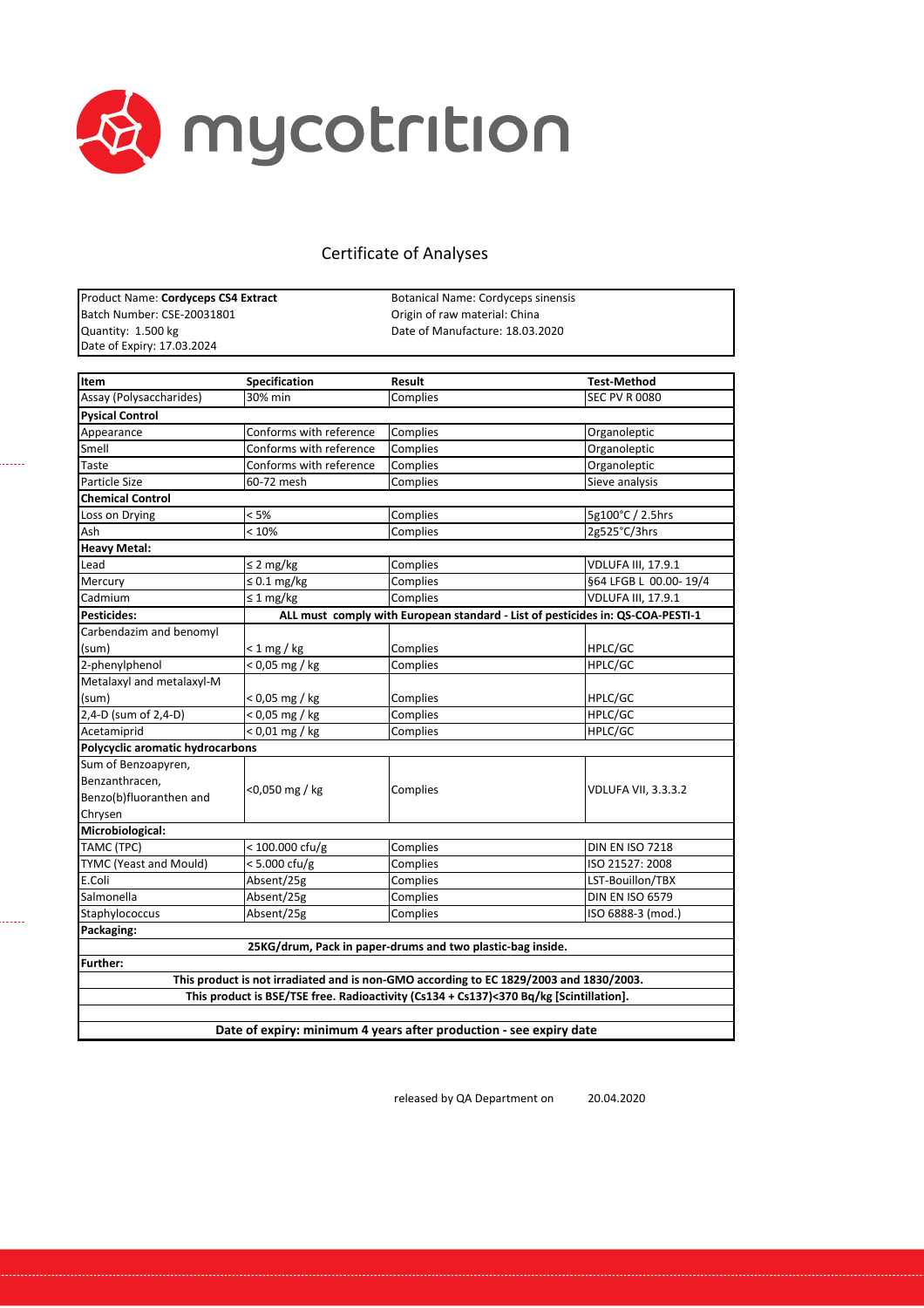

. . . . . . .

. . . . . . .

# Certificate of Analyses

| Product Name: Organic Maitake Powder |                                                                                        | Botanical Name: Grifola frondosa                                 |                                                                   |  |
|--------------------------------------|----------------------------------------------------------------------------------------|------------------------------------------------------------------|-------------------------------------------------------------------|--|
| Batch Number: B-GFP-5502             |                                                                                        | Origin of raw material: China<br>Date of Manufacture: 21.07.2020 |                                                                   |  |
| Quantity: 720 kg                     |                                                                                        |                                                                  |                                                                   |  |
| Date of Expiry: 20.07.2024           |                                                                                        |                                                                  |                                                                   |  |
|                                      |                                                                                        |                                                                  |                                                                   |  |
| Item                                 | <b>Specification</b>                                                                   | Result                                                           | <b>Test-Method</b>                                                |  |
| Assay (Polysaccharides)              | 5% min                                                                                 | Complies                                                         | CP2010-UV                                                         |  |
| <b>Pysical Control</b>               |                                                                                        |                                                                  |                                                                   |  |
| Appearance                           | Conforms with reference                                                                | Complies                                                         | Organoleptic                                                      |  |
| Smell                                | Conforms with reference                                                                | Complies                                                         | Organoleptic                                                      |  |
| Taste                                | Conforms with reference                                                                | Complies                                                         | Organoleptic                                                      |  |
| Particle Size                        | 80 - 100 mesh                                                                          | Complies                                                         | Sieve analysis                                                    |  |
| <b>Chemical Control</b>              |                                                                                        |                                                                  |                                                                   |  |
| Loss on Drying                       | <7%                                                                                    | Complies                                                         | 5g100°C / 2.5hrs                                                  |  |
| Ash                                  | $<$ 10%                                                                                | Complies                                                         | 2g525°C/3hrs                                                      |  |
| <b>Heavy Metal:</b>                  |                                                                                        |                                                                  |                                                                   |  |
| Lead                                 | $\leq$ 2 mg/kg                                                                         | Complies                                                         | <b>VDLUFA III, 17.9.1</b>                                         |  |
| Mercury                              | $\leq 0.1$ mg/kg                                                                       | Complies                                                         | §64 LFGB L 00.00-19/4                                             |  |
| Cadmium                              | $\sqrt{\leq 1}$ mg/kg                                                                  | Complies                                                         | <b>VDLUFA III, 17.9.1</b>                                         |  |
| Pesticides:                          |                                                                                        | acc. To EU reg. 889/2008 and BNN Norr                            | ALL must comply with European standard - acc. To EU reg. 396/2005 |  |
| <b>All Pesticides</b>                | $< 0.01$ mg / kg                                                                       | Complies                                                         | HPLC/GC                                                           |  |
| Polycyclic aromatic hydrocarbons     |                                                                                        |                                                                  |                                                                   |  |
| Sum of Benzoapyren,                  |                                                                                        |                                                                  |                                                                   |  |
| Benzanthracen,                       |                                                                                        |                                                                  |                                                                   |  |
| Benzo(b)fluoranthen and              | <0,050 mg / kg                                                                         | Complies                                                         | VDLUFA VII, 3.3.3.2                                               |  |
| Chrysen                              |                                                                                        |                                                                  |                                                                   |  |
| Microbiological:                     |                                                                                        |                                                                  |                                                                   |  |
| Total viable count                   | $<$ 1.000.000 cfu/g                                                                    | Complies                                                         | <b>DIN EN ISO 7218</b>                                            |  |
| Yeast &Mould                         | <100.000 cfu/g                                                                         | Complies                                                         | ISO 21527: 2008                                                   |  |
| Salmonella                           | Absent/25g                                                                             | Complies                                                         | <b>DIN EN ISO 6579</b>                                            |  |
| E.Coli                               | $< 100 \text{ cfu/g}$                                                                  | Complies                                                         | LST-Bouillon/TBX                                                  |  |
| Staphylococcus                       | Absent/25g                                                                             | Complies                                                         | ISO 6888-3 (mod.)                                                 |  |
| Packaging:                           |                                                                                        |                                                                  |                                                                   |  |
|                                      | 25KG/drum, Pack in paper-drums and two plastic-bag inside.                             |                                                                  |                                                                   |  |
| Further:                             |                                                                                        |                                                                  |                                                                   |  |
|                                      | This product is not irradiated and is non-GMO according to EC 1829/2003 and 1830/2003. |                                                                  |                                                                   |  |
|                                      | This product is BSE/TSE free. Radioactivity (Cs134 + Cs137)<370 Bq/kg [Scintillation]. |                                                                  |                                                                   |  |
|                                      |                                                                                        |                                                                  |                                                                   |  |
|                                      | Date of expiry: minimum 4 years after production - see expiry date                     |                                                                  |                                                                   |  |
|                                      |                                                                                        |                                                                  |                                                                   |  |

released by QA Department on 14.10.2020

DE‐ÖKO‐003 aus ökologischem nichtEU Landbau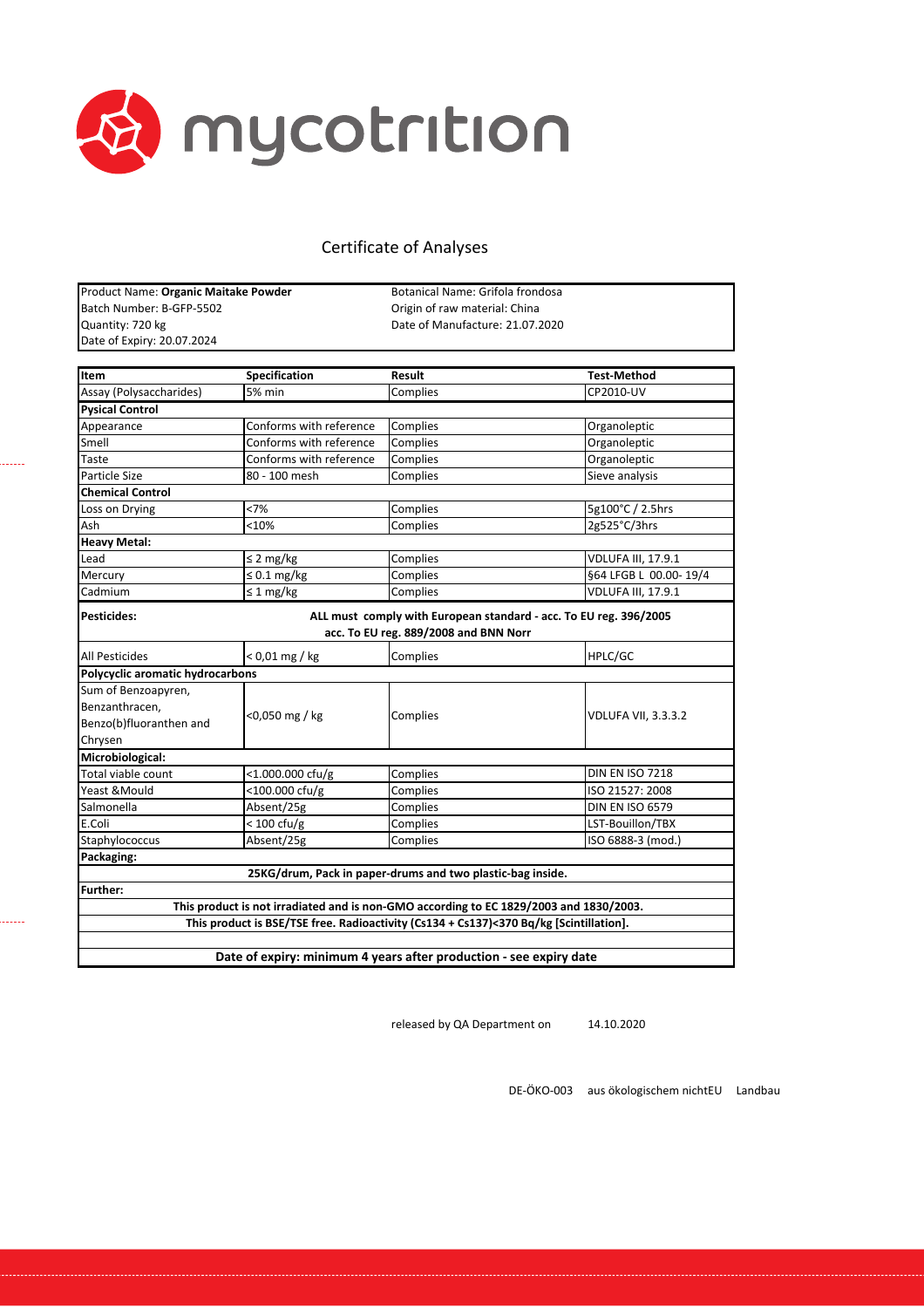

Quantity: 1000 kg **Date of Manufacture: 23.04.2021** Date of Expiry: 22.04.2025 Product Name: **Organic Reishi Powder** Batch Number: B-GLP-210403

. . . . . .

......

Botanical Name: Ganoderma lucidum Origin of Raw Material: China

| <b>Item</b>                      | Specification                                                                          | Result                                | <b>Test-Method</b>                                                |
|----------------------------------|----------------------------------------------------------------------------------------|---------------------------------------|-------------------------------------------------------------------|
| Assay (Polysaccharides)          | 1% min                                                                                 | Complies                              | CP2010-UV                                                         |
| <b>Pysical Control</b>           |                                                                                        |                                       |                                                                   |
| Appearance                       | Conforms with reference                                                                | Complies                              | Organoleptic                                                      |
| Smell                            | Conforms with reference                                                                | Complies                              | Organoleptic                                                      |
| Taste                            | Conforms with reference                                                                | Complies                              | Organoleptic                                                      |
| Particle Size                    | 80 - 100 mesh                                                                          | Complies                              | Sieve analysis                                                    |
| <b>Chemical Control</b>          |                                                                                        |                                       |                                                                   |
| Loss on Drying                   | <9%                                                                                    | Complies                              | 5g100°C / 2.5hrs                                                  |
| Ash                              | < 5%                                                                                   | Complies                              | 2g525°C/3hrs                                                      |
| <b>Heavy Metal:</b>              |                                                                                        |                                       |                                                                   |
| Lead                             | $\leq$ 2 mg/kg                                                                         | Complies                              | <b>VDLUFA III, 17.9.1</b>                                         |
| Mercury                          | $\leq 0.1$ mg/kg                                                                       | Complies                              | §64 LFGB L 00.00-19/4                                             |
| Cadmium                          | $\leq 1$ mg/kg                                                                         | Complies                              | <b>VDLUFA III, 17.9.1</b>                                         |
| Pesticides:                      |                                                                                        | acc. To EU reg. 889/2008 and BNN Norm | ALL must comply with European standard - acc. To EU reg. 396/2005 |
| All Pesticides                   | $< 0.01$ mg / kg                                                                       | Complies                              | HPLC/GC                                                           |
|                                  |                                                                                        |                                       |                                                                   |
| Polycyclic aromatic hydrocarbons |                                                                                        |                                       |                                                                   |
| Sum of Benzoapyren,              |                                                                                        |                                       |                                                                   |
| Benzanthracen,                   |                                                                                        |                                       |                                                                   |
| Benzo(b)fluoranthen and          | <0,050 mg / kg                                                                         | Complies                              | <b>VDLUFA VII, 3.3.3.2</b>                                        |
| Chrysen                          |                                                                                        |                                       |                                                                   |
| Microbiological:                 |                                                                                        |                                       |                                                                   |
| Total viable count               | <1.000.000 cfu/g                                                                       | Complies                              | <b>DIN EN ISO 7218</b>                                            |
| Yeast &Mould                     | <100.000 cfu/g                                                                         | Complies                              | ISO 21527: 2008                                                   |
| Salmonella                       | Absent/25g                                                                             | Complies                              | <b>DIN EN ISO 6579</b>                                            |
| E.Coli                           | $< 100 \text{ cfu/g}$                                                                  | Complies                              | LST-Bouillon/TBX                                                  |
| Staphylococcus                   | $<$ 1000 cfu/g                                                                         | Complies                              | ISO 6888-3 (mod.)                                                 |
| Packaging:                       |                                                                                        |                                       |                                                                   |
|                                  | 25KG/drum, Pack in paper-drums and two plastic-bag inside.                             |                                       |                                                                   |
| <b>Further:</b>                  |                                                                                        |                                       |                                                                   |
|                                  | This product is not irradiated and is non-GMO according to EC 1829/2003 and 1830/2003. |                                       |                                                                   |
|                                  | This product is BSE/TSE free. Radioactivity (Cs134 + Cs137)<370 Bq/kg [Scintillation]. |                                       |                                                                   |

released by QA Department on 08.06.2021